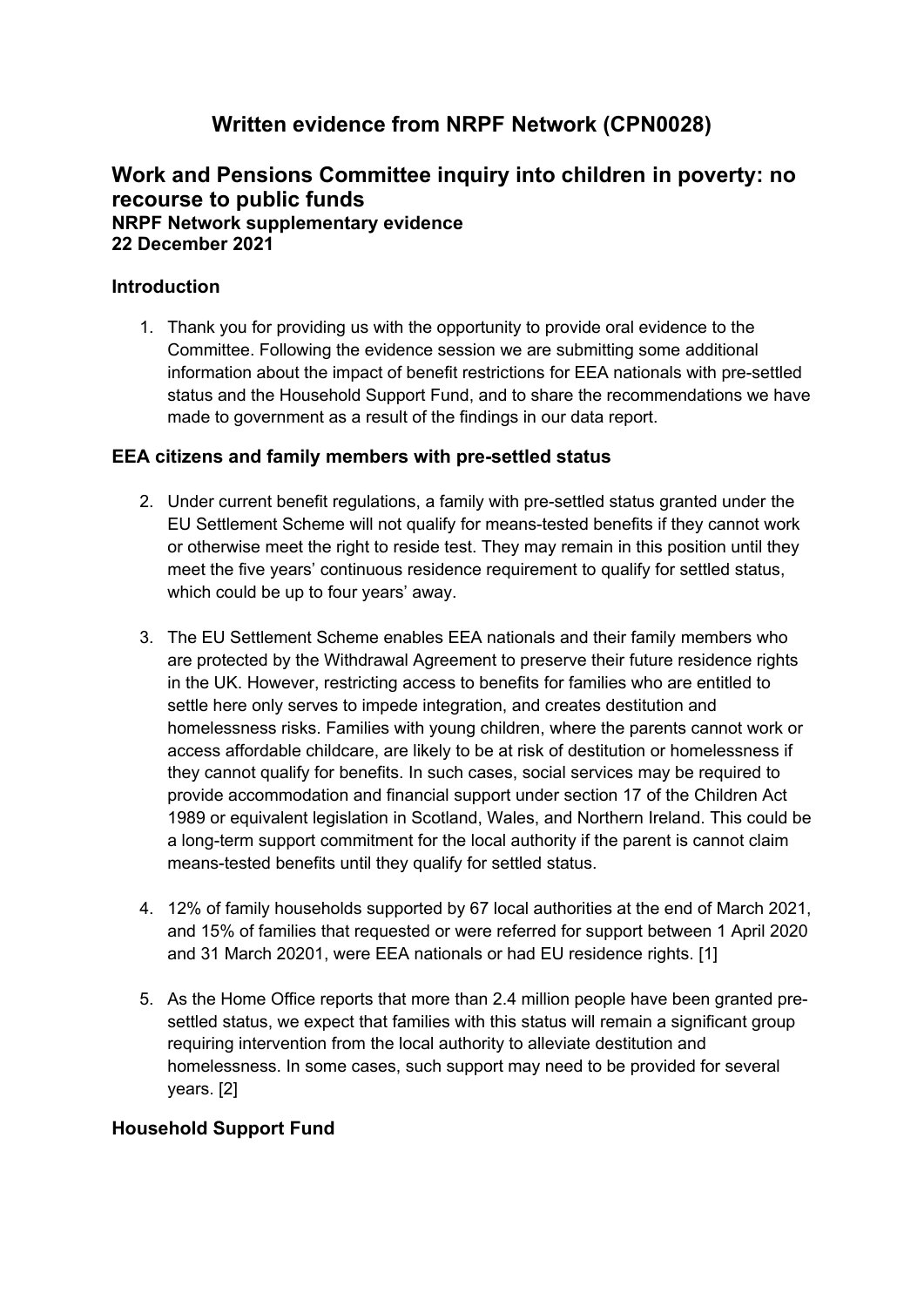- 6. In our joint submission with the Local Government Association and Association of Directors of Children's Services we highlighted reasons why emergency support administered through local welfare assistance schemes may not be accessible to residents with no recourse to public funds.
- 7. DWP guidance about allocating the Household Support Fund advises local authorities that they 'can provide a basic safety net support to an individual, regardless of their immigration status, if there is a genuine care need that does not arise solely from destitution, for example if..there is a risk to a child's wellbeing'. The guidance goes on to state that 'the rules around immigration status have not changed. Authorities must use their judgement to decide what legal powers and funding can be used to support individuals who are ineligible for public funds or statutory housing assistance.' The guidance also confirms that the Household Support Fund is classed as Local Welfare Provision. [3]
- 8. As a discretionary welfare payment made by a local authority in England, Scotland or Northern Ireland is a 'public fund' for immigration purposes, a person who has leave to remain that is subject to the NRPF condition could be at risk of breaching their conditions by receiving a direct payment through the fund.
- 9. Although local authorities may be able to use the fund to provide residents in need with assistance in kind through third parties, such as food banks, it appears that families with no recourse to public funds who are living in the community and experiencing financial hardship will not otherwise be able to benefit from targeted emergency relief funded by the Household Support Fund.

### **Recommendations**

10. The headline data and findings of the NRPF Connect data report for 2020-21 were summarised in our previous evidence submission to the Committee. As a result of the cost pressures and trends demonstrated by the data, we have made the following recommendations for government which are necessary in order to reduce destitution in communities and mitigate the impacts that immigration-based exclusions have on local government. [4]

### 11. **Policy changes:**

- End the imposition of the NRPF condition.
- Enable people with pending EU Settlement Scheme applications (made in time or late) to be eligible for means-tested benefits and mainstream homelessness assistance.
- Enable people with pre-settled status to rely on this as a right to reside in order to be eligible for means-tested benefits and mainstream homelessness assistance.
- Work across local and central government to fully understand the impacts of the use of the NRPF condition on councils and communities
- Mitigating impacts on local government when immigration-based exclusions to benefits are maintained

### 12. **Funding for local authorities:**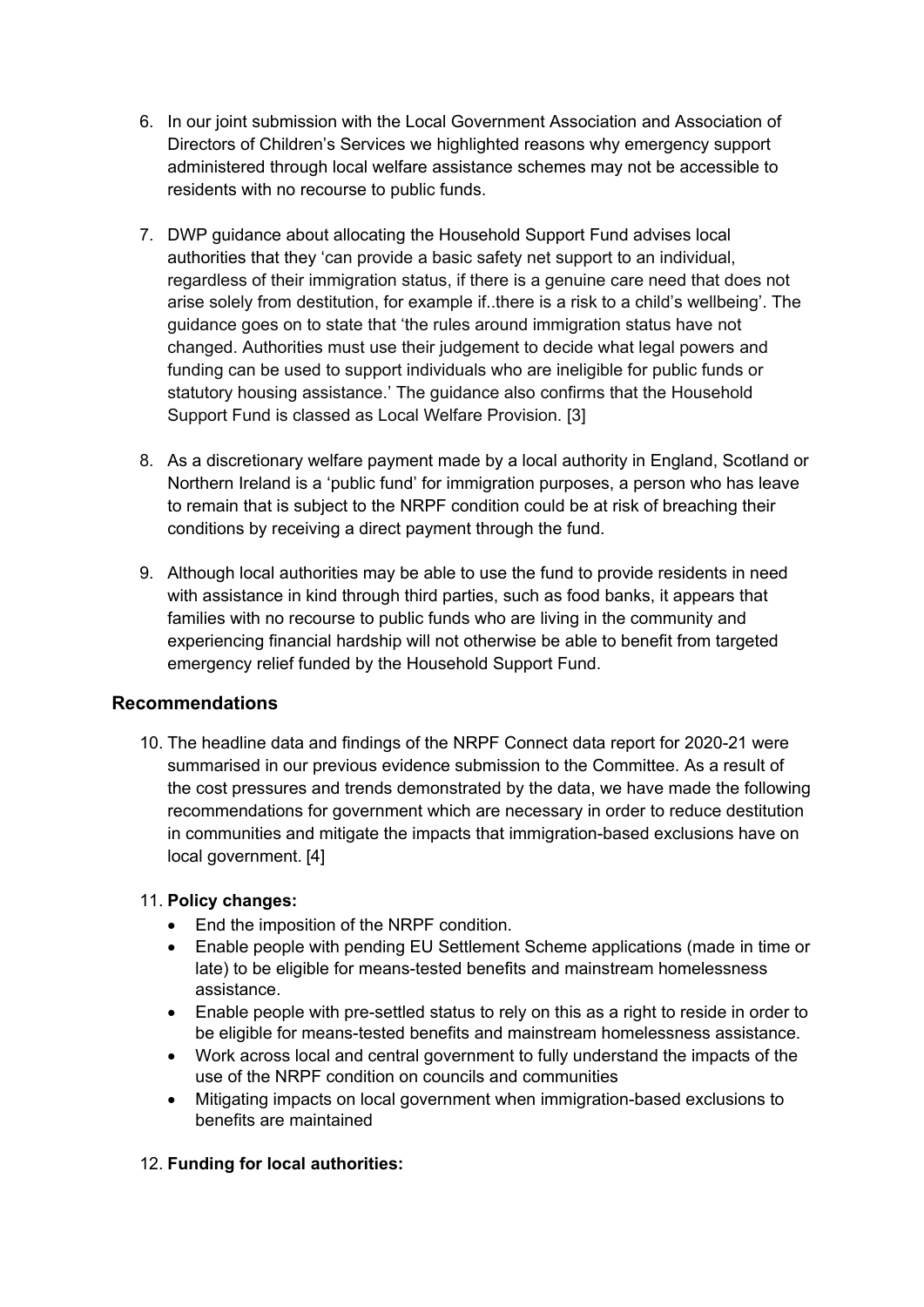- Using the comprehensive spending review process to understand and provide financial reimbursement to councils when people with no recourse to public funds are provided with accommodation and financial support.
- When immigration or other national policies are formed that may increase homelessness and destitution, and therefore the need for local authority support, a new burdens assessment must be undertaken that considers how this will affect existing pressures.

### 13. **Minimising impacts whilst people continue to be excluded from benefits due to their immigration status:**

- Provide policy concessions or more streamlined operational processes across government departments when these give rise to cost-shunts or delays exiting support. For example:
	- $\circ$  Reinstating legal aid for immigration matters for particular groups or types of cases.
	- o Exempting people receiving local authority support from secondary healthcare charging.
	- $\circ$  Enabling people without National Insurance numbers to be issued these once leave to remain is granted in order to expedite the transition to mainstream benefits when recourse to public funds is obtained.
- With a view to taking steps to reduce any negative impacts on children, people with protected characteristics, and integration, conduct a cross-departmental review of the impacts arising from:
	- o Imposing the NRPF condition.
	- o Restricting access to benefits for EEA nationals with pre-settled status and people who are applying to the EU Settlement Scheme who cannot meet right to reside requirements.
- To undertake a more strategic approach to concluding the immigration claims of households receiving support for over 1000 days, including a policy solution, such as a route to regularisation, when people are unable to return to their country of origin but do not meet the requirements of the Immigration Rules.

### 14. **Operation of NRPF Connect:**

- Increase the current resources put into operating NRPF Connect in order to ensure that the terms of the Service Level Agreement are met and to enable more councils to join and benefit from using the system.
- If the current policy position remains unchanged, increase the resourcing of NRPF Connect so that more targeted casework can be undertaken to ensure that households supported for over 1000 days achieve a final outcome expediently in addition to meeting the Service Level Agreement.

*December 2021*

### **References**

[1] NRPF Connect data report 2020-21: [https://www.nrpfnetwork.org.uk/nrpf-connect/nrpf](https://www.nrpfnetwork.org.uk/nrpf-connect/nrpf-connect-data)[connect-data](https://www.nrpfnetwork.org.uk/nrpf-connect/nrpf-connect-data)